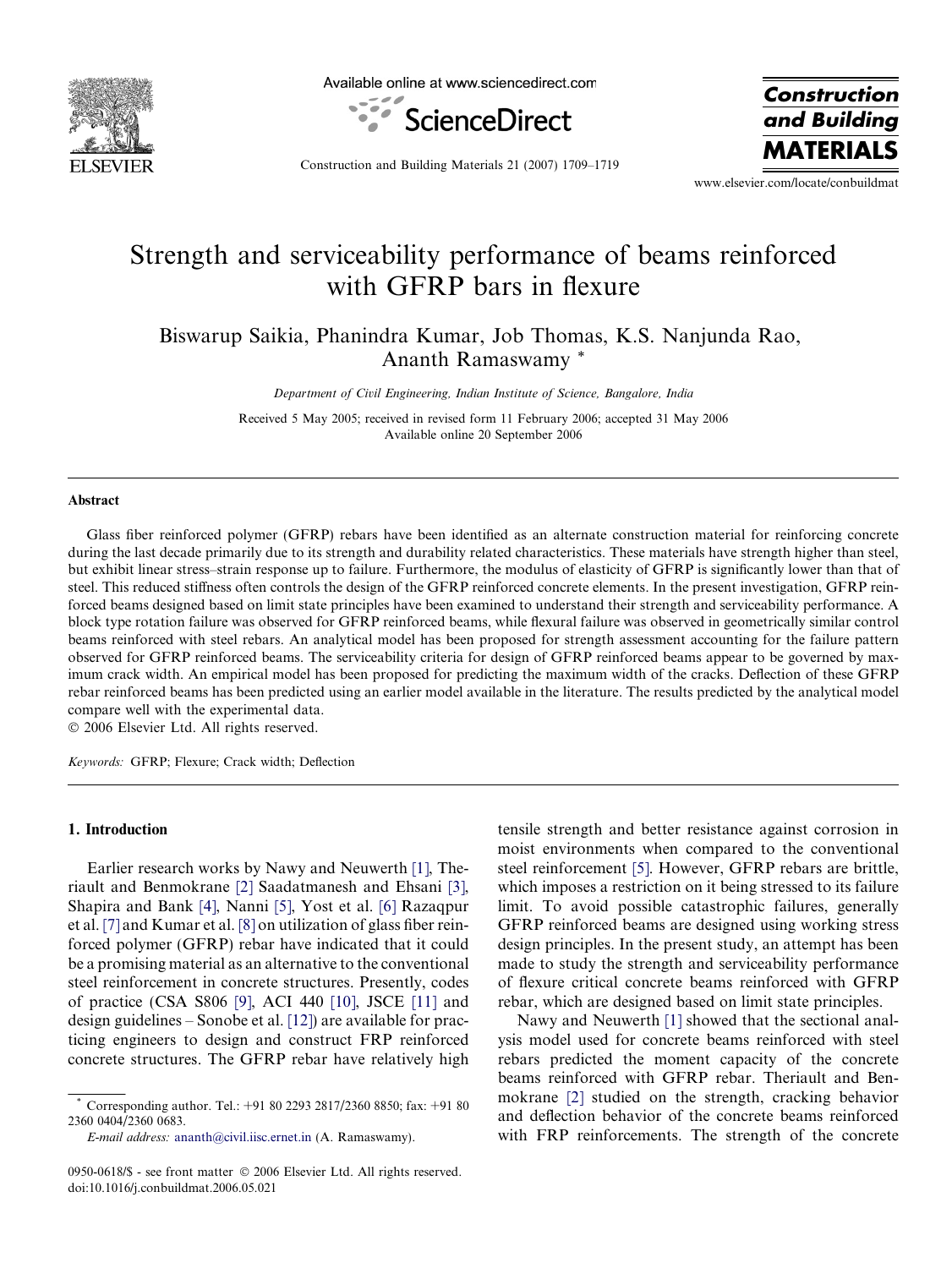beam reinforced with FRP rebar was computed by planesection analysis, in which the strain in concrete was set to 0.0035. Saadatmanesh and Ehsani [\[3\]](#page-9-0) studied the behavior of concrete beams reinforced with GFRP rebar. At failure of the beams, debonding of GFRP rebar was not observed in this study. The research works of Shapira and Bank [\[4\]](#page-9-0) indicated that FRP rebar is an alternate for conventional steel reinforcement in RC beams. The life-cycle cost of the FRP reinforced concrete beams has been computed and was found to be less than the corresponding cost of beams with conventional steel rebar. Nanni [\[5\]](#page-9-0) proposed analytical models to compute the strength of concrete beams reinforced with FRP rebar. In these models the concrete is set to attain the failure strain and the strain in the reinforcement was limited to a maximum value corresponding to the failure strain in the rebar. Yost et al. [\[6\]](#page-9-0) studied the strength and deflection of concrete beam reinforced with FRP rebar. The rotation of a block of concrete and the debonding of longitudinal reinforcement resulting in the anchorage failure were observed in the test program. The beams with FRP rebar failed at a load of 46–70% of their flexural capacity. The flexural capacity of the beam was computed by sectional analysis in which the rebar is assumed to maintain perfect bond with the surrounding concrete. Razaqpur et al. [\[7\]](#page-9-0) proposed an analytical model for computing the deflection of concrete beams reinforced with FRP rebar. The model utilizes a tri-linear variation for the moment-curvature response of the beam. In all these works, the longitudinal reinforcement is assumed to be perfectly bonded to the surrounding concrete at failure.

In the present study, beams reinforced with GFRP rebar were cast using two different grades of concrete (65 MPa and 35 MPa) and tested. Control beams with longitudinal steel rebar were also cast and tested and the results are compared with the corresponding GFRP reinforced beams. The experimental study conducted by Xiao et al. [\[13\]](#page-10-0) on the bond behavior of FRP with concrete indicated that the bond shear stress of FRP is as low as 1.287 MPa. The low modulus of elasticity of GFRP rebar resulting in relatively large deformations and smooth surface characteristics of the GFRP rebar leading to debonding type of failures, are important in determining the serviceability performance of GFRP reinforced beams. Hence, the serviceability constraints (cracking and deflection) generally will control the design of the GFRP reinforced beam sections. In the present study, an empirical model has been proposed for predicting the maximum width of the crack at various loading stages. An attempt has also been made to predict the deflection of the GFRP reinforced beams using models proposed in the literature (Razaqpur et al. [\[7\]](#page-9-0)). Based on the present study, an analytical model has been proposed to estimate the ultimate strength of GFRP reinforced beams accounting for the slip between rebars and concrete as observed in the experiments. The predicted information such as ultimate strength, crack width and deflection has been compared with the corresponding experimental results and has been reported in this paper.

# 2. Experimental program

# 2.1. Details of beam specimens tested

A total of 10 beams of cross sectional dimension 180 mm width and overall height 250 mm were cast and tested under four-point bending. All the beams were tested over a clear span of 1340 mm. The shear span was maintained constant (420 mm) as shown in [Fig. 1.](#page-2-0) The cross sectional details and loading arrangement of the test beams have also been presented in [Fig. 1.](#page-2-0) All the beams were designed as singly reinforced sections based on the limit state principles.

In the first phase of the experimental program, five beams were cast with moderately high strength concrete (65 MPa) and tested. Out of the five beams, one had conventional steel reinforcement and the remaining four had GFRP rebar as longitudinal reinforcement. Among the four GFRP reinforced beams, one had plain concrete matrix and steel stirrups; the second one had plain concrete matrix and GFRP stirrups, the third had polymer modified fiber reinforced concrete (FPC) matrix and steel stirrups and the fourth beam had polymer modified fiber reinforced concrete (FPC) matrix and GFRP stirrups. Epoxy based GFRP rebar were used to reinforce the beams in this phase. The five beams in this phase were designed for an ultimate load of 290 kN.

In the second phase of the test program, five beams were cast with normal strength concrete (35 MPa). Out of these five beams, two had conventional steel reinforcement and other three had GFRP rebar as longitudinal reinforcement. One of the beams with longitudinal steel reinforcement had plain concrete matrix and steel stirrups while the other had GFRP stirrups and fiber reinforced concrete matrix. Of the three GFRP reinforced beams, one had plain concrete matrix and steel stirrup, the second one had fiber reinforced concrete and GFRP stirrup and the third beam had fiber reinforced concrete matrix and steel stirrups. As a substantial decrease was seen in the compressive strength of the concrete due to the addition of polymers in the first phase of the experimental program, a combination of fibers and polymers was not included in the second phase. Polyester based GFRP rebar were used to reinforce the beams in the second phase. The five beams in this phase were designed for an ultimate load of 225.0 kN.

The beams were designated to indicate its type (Flexure-F), the type of longitudinal reinforcement (steel-S, GFRP-G), the phase of the study (Phase I-1 corresponding to 65 MPa strength concrete and Phase II-2 corresponding to 35 MPa strength concrete), the type of transverse reinforcement (steel-S, GFRP-G) and the type of concrete used (ordinary concrete-OC, fiber reinforced concrete – FC and polymer modified fiber reinforced concrete – FPC). Thus FS1SOC indicates a flexure critical beam with steel as longitudinal reinforcement cast and tested in Phase-I (with moderately high strength concrete of 65 MPa) having steel stirrups and plain concrete matrix. The designations and the details of the test beam have been given in [Table 1](#page-3-0).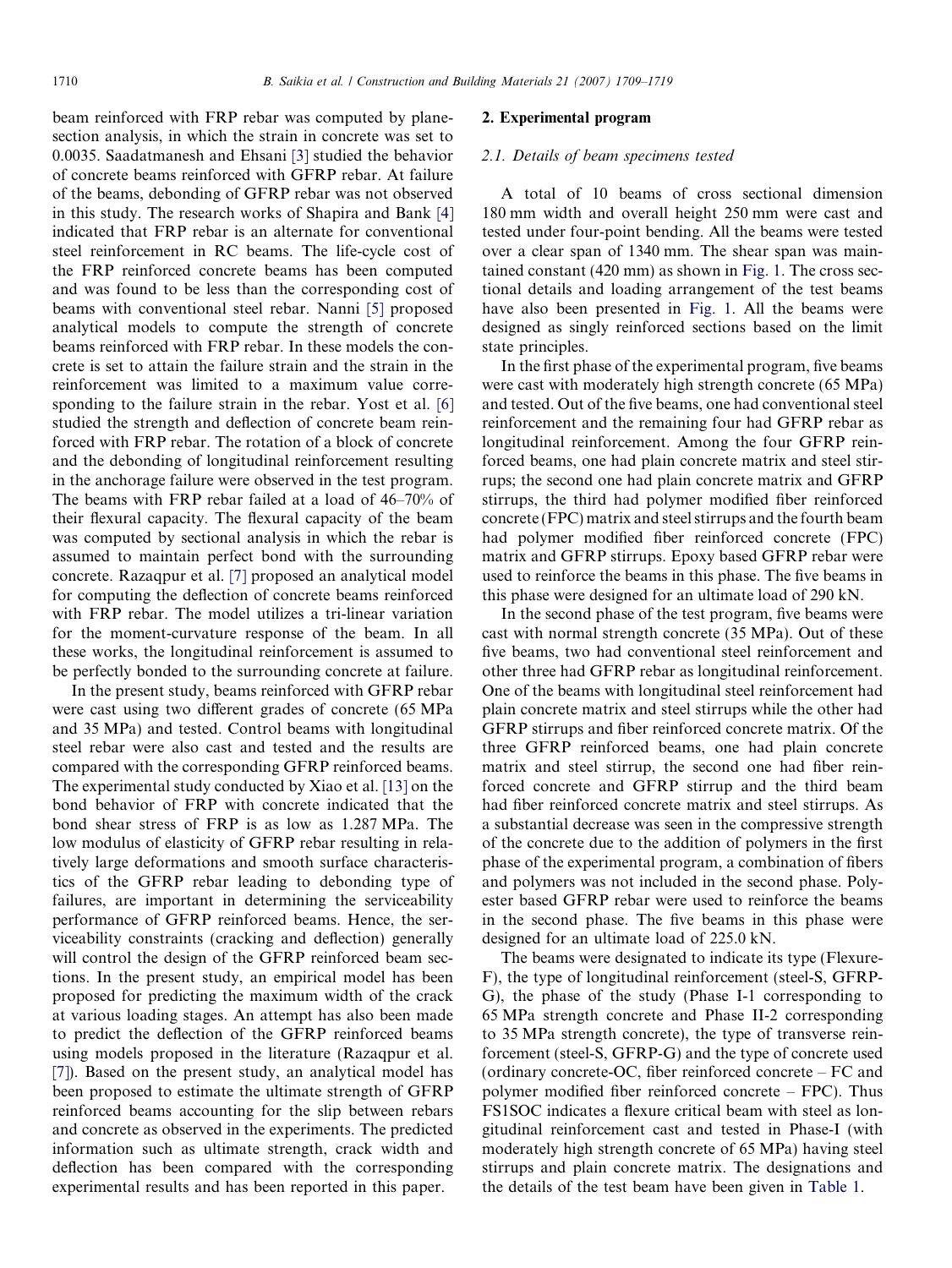<span id="page-2-0"></span>

All dimensions are in mm

Fig. 1. Details of test beam and loading arrangement.

# 2.2. Materials and mix proportion

The constituent materials used in the concrete for casting of beams were cement, fine aggregate, coarse aggregate, fibers, polymer and water. Blended type cement with a specific gravity of 3.15 was used for casting the beam. Natural river sand of fineness modulus 2.32 was used as fine aggregate. Crushed stones having maximum aggregate size of 20 mm was used as coarse aggregate. Polypropylene fibers of 20 mm long were used at 0.1% by weight of the cement to prepare the fiber reinforced concrete. Styrene butadiene rubber was used at 10% by weight of cement along with the polypropylene fibers to prepare polymer modified fiber reinforced concrete. Sulponated naphthalene based super plasticiser was used for moderately high strength concrete mixes at a dosage of 0.54% of cement weight. The details of the mix proportion used for different test beams are given in [Table 2.](#page-3-0)

Two types of GFRP rebar were used in the present study. GFRP rebar having an ultimate tensile strength  $(f_{\text{gu}})$  of 971 MPa had 66.67% glass fibres and embedded in epoxy matrix. Similarly GFRP bars having an ultimate tensile strength of 466 MPa had 67.77% of glass fibers embedded in polyester matrix. The difference in strength of the two types of GFRP rebar was mainly due to the variation in strength of the binding matrix in the rebar. The matrix strength greatly influences the bond shear stress of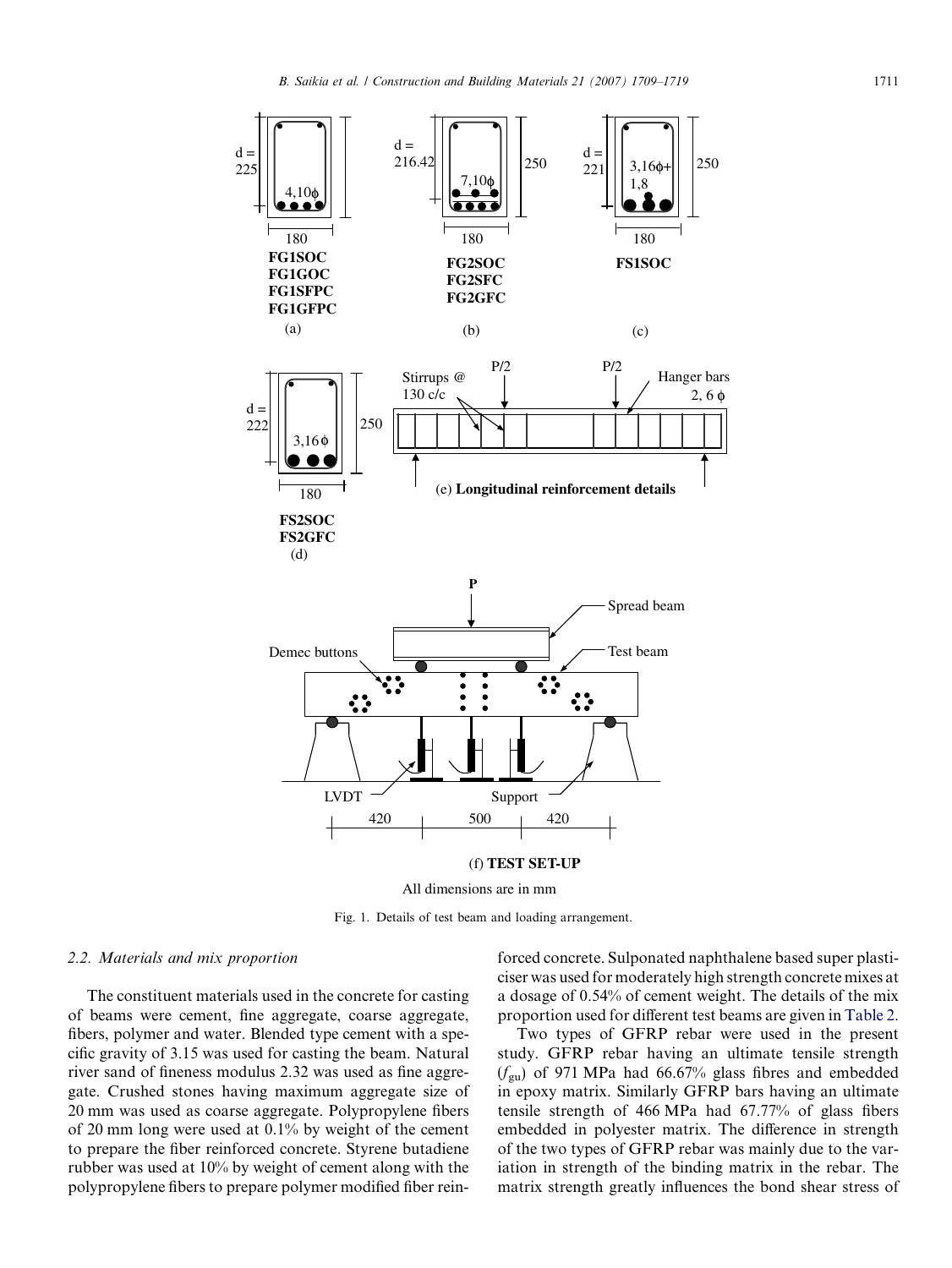<span id="page-3-0"></span>

| rabie i |                                  |  |
|---------|----------------------------------|--|
|         | Details of beam specimens tested |  |

| Sl. no.        | Beam designation                                       | Type of rebar     | Longitudinal<br>reinforcement <sup>a</sup> | Transverse reinforcement <sup>a</sup><br>(2-legged rectangular stirrup) | Companion cube<br>strength $f_{\rm cu}$ (MPa) |
|----------------|--------------------------------------------------------|-------------------|--------------------------------------------|-------------------------------------------------------------------------|-----------------------------------------------|
|                | Moderately high strength concrete $(65 MPa)$ - Phase I |                   |                                            |                                                                         |                                               |
|                | <b>FS1SOC</b>                                          | Steel             | 3, $16\varnothing + 1$ , $8\varnothing$    | $8\varnothing$ @ 130 c/c                                                | 65.23                                         |
| $\overline{2}$ | FG1SOC                                                 | <b>GFRP</b> Epoxy | 4, $10\%$                                  | $8\oslash$ (a) 130c/c                                                   | 67.77                                         |
| 3              | FG1GOC                                                 |                   | 4, $10\%$                                  | $G^b$ @ 130c/c                                                          | 63.84                                         |
| 4              | <b>FG1SFPC</b>                                         |                   | 4, $10\%$                                  | $8\varnothing$ (a) 130c/c                                               | 44.92                                         |
| 5              | FG1GFPC                                                |                   | 4, $10\%$                                  | $G^b$ @ 130c/c                                                          | 39.26                                         |
|                | Normal strength concrete $(35 \text{ MPa})$ – Phase II |                   |                                            |                                                                         |                                               |
| 6              | FS <sub>2</sub> SOC                                    | <b>Steel</b>      | 3, $16\%$                                  | $8\varnothing$ (a) 130c/c                                               | 42.28                                         |
|                | FS2GFC                                                 |                   | $3,16\varnothing$                          | $G^b$ @ 130 $c/c$                                                       | 37.82                                         |
| 8              | FG2SOC                                                 | GFRP polyester    | $7,10\varnothing$                          | $8\varnothing$ (a) 130c/c                                               | 41.82                                         |
| 9              | FG2SFC                                                 |                   | $7,10\varnothing$                          | $8\varnothing$ (a) 130c/c                                               | 38.26                                         |
| 10             | FG2GFC                                                 |                   | $7,10\varnothing$                          | $G^b$ @ 130 $c/c$                                                       | 38.26                                         |

<sup>a</sup> All dimensions are in mm.

<sup>b</sup> GFRP stirrup as shown in [Fig. 3](#page-4-0).

Table 2 Details of the concrete mix for the test beams

| Sl. no. | Beam designation | Mix proportion W:C:FA:CA <sup>a</sup> | Additives             |        |          |  |
|---------|------------------|---------------------------------------|-----------------------|--------|----------|--|
|         |                  |                                       | Super plasticiser     | Fibres | Polymers |  |
|         |                  | by weight                             | % by weight of cement |        |          |  |
|         | <b>FS1SOC</b>    | 0.37:1:1.09:1.45                      | 0.54                  |        |          |  |
| 2       | FG1SOC           |                                       |                       |        |          |  |
| 3       | FG1GOC           |                                       |                       |        |          |  |
| 4       | FG1SFPC          |                                       |                       | 0.1    | 10       |  |
| 5       | FG1GFPC          |                                       |                       | 0.1    | 10       |  |
| 6       | <b>FS2SOC</b>    | 0.50:1:2.3:3.25                       |                       |        |          |  |
|         | FS2GFC           |                                       |                       | 0.1    |          |  |
| 8       | FG2SOC           |                                       |                       |        |          |  |
| 9       | FG2SFC           |                                       |                       | 0.1    |          |  |
| 10      | FG2GFC           |                                       |                       | 0.1    |          |  |

<sup>a</sup> W = water, C = cement, FA = fine aggregate and CA = coarse aggregate.

the discrete fibers. Though the fiber content is relatively high, the matrix strength is sensitive to the rebar rupture because the contribution of the fiber in load sustenance is a function of matrix strength (weakest link). Both types of GFRP used had approximately the same modulus of elasticity and were available in the form of 10 mm diameter bars. The experimental study of Orozco and Maji [\[14\]](#page-10-0) and Thiagarajan [\[15\]](#page-10-0) indicated that the surface treatments on smooth FRP rebar is essential to develop adequate bond in FRP reinforced concrete beams. Hence in the present study, two numbers of 2 mm diameter glass fiber strands dipped in epoxy were helically wound around the smooth 10 mm diameter GFRP rebar through a secondary manufacturing process to improve the bond with concrete as shown in Fig. 2. The tension test result of the steel and GFRP rebar used in the present study has been reported in [Table 3.](#page-4-0)

Two legged closed loop steel stirrups and GFRP stirrups of rectangular cross section as shown in [Fig. 3](#page-4-0) were used as transverse reinforcement. The GFRP stirrups were prepared by cutting a GFRP rectangular tube made by filament winding process and cut to the width of 25 mm. The required width of the GFRP stirrups was computed by equating the shear resistance to that offered by an 8 mm  $\varnothing$  2-legged steel stirrup based on strength criteria. The strength and elastic properties of the GFRP stirrup strips have been given in [Table 3](#page-4-0).

# 2.3. Casting and testing of beams

One electrical resistance strain gauge capable of measuring  $\pm 20,000$  micro-strains was mounted at the mid-span of the central longitudinal reinforcement and protective waterproofing coating was applied over it. All the longitu-



Fig. 2. Sketch of surface deformation with  $2 \text{ mm } \varnothing$  GFRP strand on 10 mm  $\varnothing$  rebar.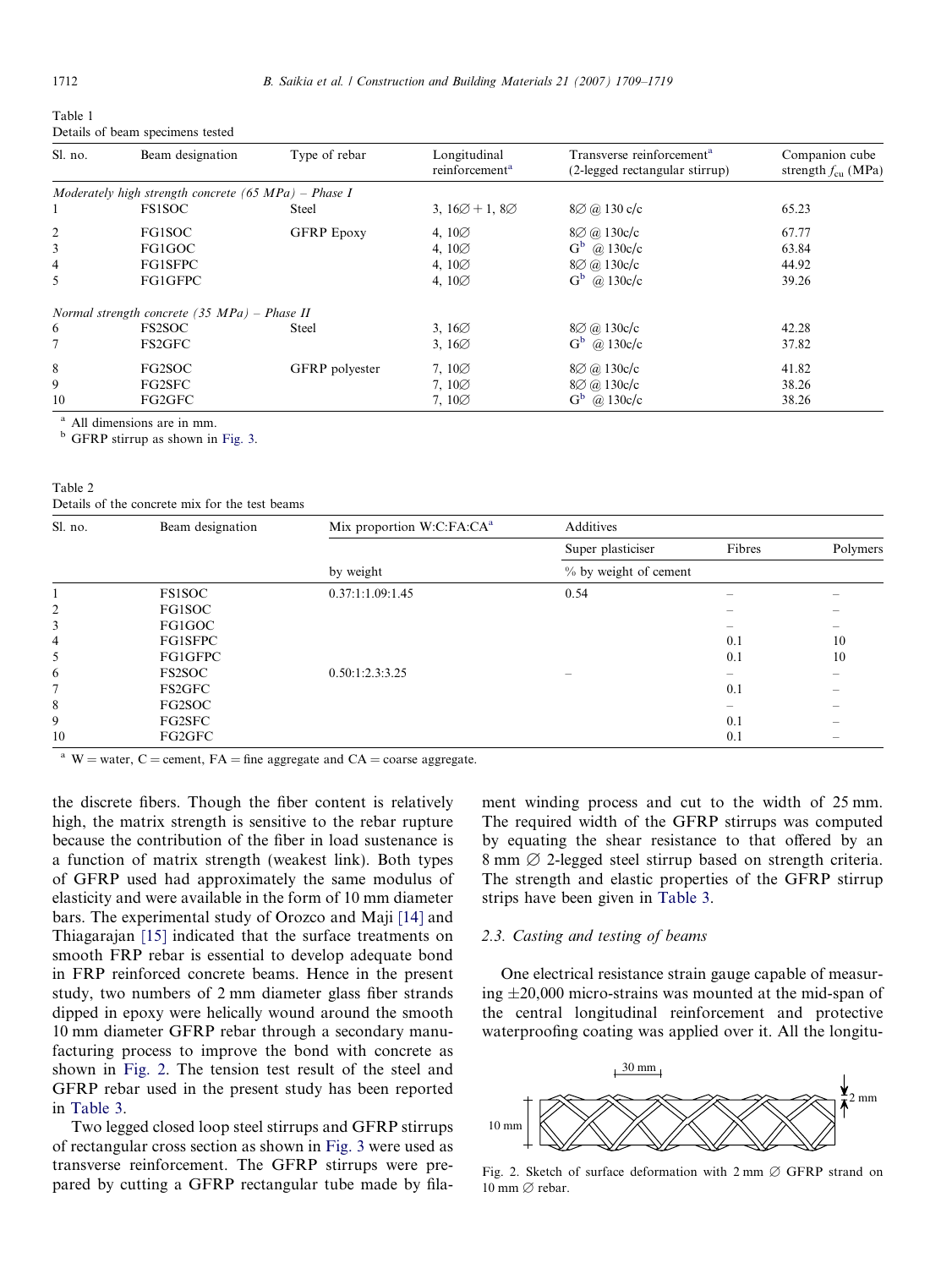B. Saikia et al. / Construction and Building Materials 21 (2007) 1709–1719 1713

<span id="page-4-0"></span>Table 3 Tension test result for different rebar

| Rebar/stirrup material                    | Tension test              |                      |                                 |                         |  |  |
|-------------------------------------------|---------------------------|----------------------|---------------------------------|-------------------------|--|--|
|                                           | Modulus of elasticity MPa | Yield strength (MPa) | Ultimate tensile strength (MPa) | Ultimate tensile strain |  |  |
| Mild Steel (6 mm $\varnothing$ )          | 195,000                   | 262                  | 280                             | 0.032600                |  |  |
| Deformed Steel (8 and 16 mm $\emptyset$ ) | 189.800                   | 440                  | 557                             | 0.038200                |  |  |
| GFRP Epoxy (G1)                           | 49,000                    |                      | 972                             | 0.019854                |  |  |
| GFRP Polyester (G2)                       | 49.620                    |                      | 464                             | 0.009370                |  |  |
| GFRP strip (stirrup)                      | 13,310                    |                      | 205                             | 0.015420                |  |  |



Fig. 3. Geometrical details of GFRP stirrup.

dinal reinforcements were placed in the mould with a clear cover of 20 mm for the bottom layer and sides. The constituent materials were weigh-batched and mixed using a rotating drum mixer. The fresh homogeneous mix was poured into the moulds and compacted using a needle vibrator. The sides of the mould were removed after 24 h of casting and wrapped with moist burlap for curing. After 28 days of moist curing, beams were white washed and surfaces were prepared to mount the demec points/electrical strain gauges. The demec points were mounted at the mid span and shear span (in the form of rosette) to measure the strain at various locations ([Fig. 1](#page-2-0)(f)). The strains were measured using demec gauges having a least count of  $1.57 \times 10^{-5}$  strains. In addition, three numbers of wire type electrical strain gauges (range  $\pm 5000$  micro-strains) were mounted on the rear face of the beam to measure the concrete surface strains. Deflection in the beam was measured using LVDT's at mid span and at the location of the loading points as shown in [Fig. 1](#page-2-0)(f). The loading set-up of the test beams is shown in [Fig. 1](#page-2-0)(e). Load was applied in increments of 50 kN. At each increment of load, concrete surface strains, deflections, width of the cracks and propagation of the cracks were recorded. The loading was stopped when the inclined crack formed in the shear span reached the top compression fiber leading to rebar pullout and failure.

#### 3. Analytical model

The slip of the rebar and the block type rotation of cracked concrete have been observed at ultimate stage of loading of the GFRP reinforced beams. Hence load in these beams did not reach the designed ultimate value. Accounting for this fact, a model has been proposed for predicting the ultimate strength of the GFRP reinforced

beams. In addition, prediction of the serviceability requirements such as crack width and deflection of the GFRP reinforced beams has also been attempted.

# 3.1. Prediction of beam strength accounting for the slip of rebar

Based on the experimental observations, the critical crack in the GFRP reinforced beams has been assumed to be inclined at 45 degrees with respect to the longitudinal axis as shown in Fig. 4. This crack initiated at a distance equal to effective depth of the beam  $d$  from the point of application of the load in the shear span of the beam. Strength of the beam has been computed by analyzing a critical section corresponding to a stage at which slip of the rebar is significant because beyond this stage, stress build up in the rebar is negligible [\(Fig. 5\)](#page-5-0). The limiting strain in the rebar at stage where slip governs the failure of the beam ( $\varepsilon_{b\text{-slip}}$ ) has been computed using Eq. (1).

$$
\varepsilon_{\text{b-slip}} = \frac{\tau_{\text{b}} L_{\text{d}} (\pi \phi_{\text{b}})}{E_{\text{b}} (\pi \phi_{\text{b}}^2 / 4)} \tag{1}
$$

where  $L_d$  is the anchorage length of the rebar as shown in Fig. 4,  $\tau_{\rm h}$  is the maximum value of the average bond shear strength of the FRP rebar from the pullout test data shown in [Fig. 5,](#page-5-0)  $\phi_b$  is the diameter of the rebar and  $E_b$  is the modulus of elasticity of rebar as given in Table 3. From the Fig. 4, the anchorage length  $L_d$  of the GFRP rebar has been computed and is equal to (shear span + bearing - cover - effective depth).



Fig. 4. Development length in GFRP reinforced beam.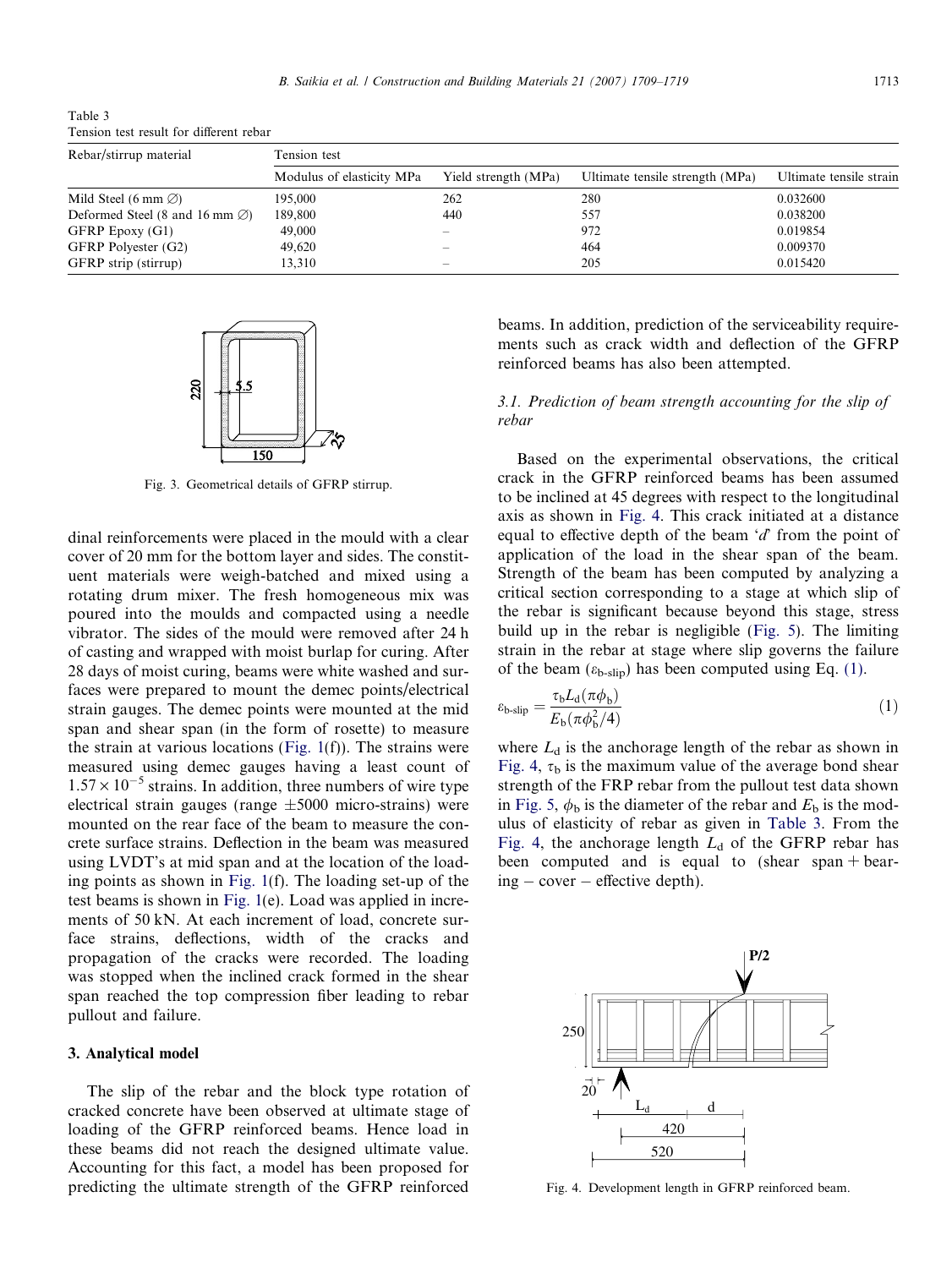<span id="page-5-0"></span>

Fig. 5. Pullout test data of GFRP rebar.

The strain in the concrete at depth  $x_i$  from the extreme compression fiber  $(\varepsilon_{ci})$  in the cross section of the beam was calculated using Eq. (2)

$$
\varepsilon_{ci} = \frac{\varepsilon_{\text{b-slip}}}{(d_{\text{b}} - x_{\text{u}})} (x_{\text{u}} - x_{i})
$$
\n(2)

where  $d_b$  and  $x_u$  are the effective depth and the depth of neutral axis from extreme compression fiber, respectively. In the presents study,  $d<sub>b</sub>$  has been taken as the distance from the extreme compression fiber to the centroid of the layer of longitudinal rebar closest to the tension face of the beam section  $(d_{s3}$  in Fig. 6) and is computed as (overall  $depth - clear$ cover to longitudinal reinforcement  $-0.5 \times$  diameter of the bar).

As shown in Fig. 6, a linear variation of strain has been assumed along the depth of the cross-section of the beam. As proposed in IS 456 [\[16\],](#page-10-0) the stress in concrete under compression has been assumed to be parabolic in the initial portion (up to a strain of 0.002) and constant beyond. The total compressive force offered by the concrete block is calculated using Eq. (3).

$$
C_{\rm c} = -\begin{cases} \frac{2}{3} f_{\rm cu} \left[ 2 \frac{\varepsilon_{\rm cc}}{0.002} - \left( \frac{\varepsilon_{\rm cc}}{0.002} \right)^2 \right] b x_{\rm u}; & \text{for } 0 \leq \varepsilon_{\rm cc} \leq 0.002\\ \frac{2}{3} f_{\rm cu} \left( \frac{0.002}{\varepsilon_{\rm cc}} x_{\rm u} \right) b + f_{\rm cu} \left( x_{\rm u} - \frac{0.002}{\varepsilon_{\rm cc}} x_{\rm u} \right) b; & \text{for } 0.002 \leq \varepsilon_{\rm cc} \leq 0.0035\\ 0.00; & \text{if } \varepsilon_{\rm cc} \geq 0.0035 \end{cases} \tag{3}
$$



Fig. 6. Stress–strain variation along the depth of cross-section: (a) beam section, (b) concrete strain variation and (c) concrete stress variation and component forces.

 $f_{\rm cu}$  in Eq. (3) is the cube compressive strength of concrete determined by testing the companion cube specimens.  $\varepsilon_{cc}$ in Eq. (3) is the strain at the extreme compression fiber, which is computed from Eq. (2) by substituting  $x_i = 0$ . 'b' is the width of the section.

The tension contribution of the concrete has been considered up to the cracking stage and the post cracking softening part of the tensile behavior of the concrete has been neglected. Also, the presence of polypropylene fibers has been ignored in tensile and compressive stress–strain properties. A linear variation has been assumed for the pre-cracking tensile stress–strain curve and the total tensile force due to the uncracked part of the concrete below the neutral axis  $(T_c)$  has been computed using Eq. (4)

$$
T_{\rm c} = \frac{1}{2} f_{\rm ct} (x_{\rm ct} - x_{\rm u}) \tag{4}
$$

$$
f_{\rm ct} = 0.7\sqrt{f_{\rm cu}}\tag{5}
$$

$$
\varepsilon_{\rm ct} = f_{\rm ct}/E_{\rm ct} \tag{6}
$$

$$
E_{\rm ct} = E_{\rm c}/2 \tag{7}
$$

$$
E_{\rm c} = 5000\sqrt{f_{\rm cu}}\tag{8}
$$

 $f_{\rm ct}$  in Eq. (4) is the tensile strength of concrete and is computed using Eq. (5), the prediction model proposed in IS 456.  $x_{ct}$  in Eq. (4) is the depth of the concrete from the extreme compression face at which cracking occurs and has been computed using Eq. (2) by substituting  $\varepsilon_{ci} = \varepsilon_{ct}$ .  $f_{\rm cu}$  in Eq. (5) is the cube compressive strength of concrete and average compressive strength of the companion cubes tested has been presented in [Table 1.](#page-3-0)  $\varepsilon_{ct}$  is the strain in concrete at cracking and has been computed using Eq. (6).  $E_{\text{ct}}$  in Eq. (6) is the initial tangent modulus of concrete in tension and has been computed using Eq. (7), originally proposed by Zhuang et al. [\[17\]](#page-10-0).  $E_c$  is the initial tangent modulus of concrete in compression and has been computed using Eq. (8), the model proposed in IS 456 [\[16\]](#page-10-0).

The force contribution of the longitudinal reinforcements  $(F_{si})$  has been computed using Eq. (9)

$$
F_{si} = f_{si} A_{si} \tag{9}
$$

where  $f_{si}$  and  $A_{si}$  are the stress in the rebar and area of the rebar, respectively. A sectional analysis has been carried out to compute the beam strength corresponding to a stage where bar slip governs the failure of the beam. The stress in the rebar  $f_{si}$  has been obtained from test data of the stress– strain plots shown in [Fig. 7](#page-6-0). The strains in the rebar at ith layer in the cross section has been assumed to be equal to the strain in surrounding concrete and has been computed using Eq. (2) by substituting appropriate values of depth of the layer from extreme compression fiber  $x_i$ . Splitting crack along the longitudinal reinforcement into the shear span (towards the support) formed at ultimate stage. Thus, the reduction in the embedded length of longitudinal rebar due to the formation of splitting crack has not been considered for the computation of load at ultimate stage.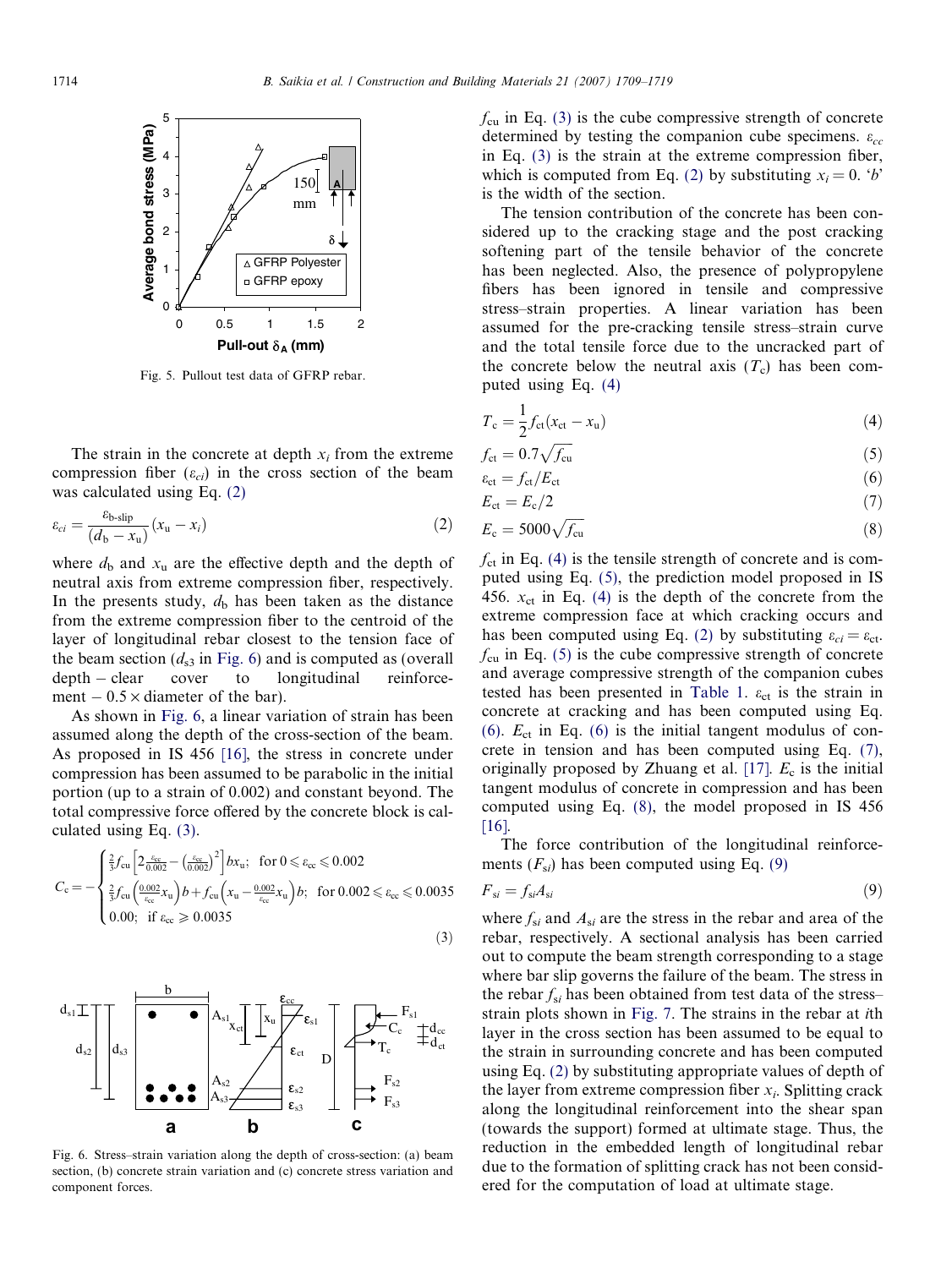<span id="page-6-0"></span>

Fig. 7. Stress–strain characteristics of reinforcements.

The depth of neutral axis,  $x<sub>u</sub>$  has been computed by an iterative technique based on the force equilibrium criteria given by Eq. (10)

$$
\left| C_{\rm c} + T_{\rm c} + \sum_{i} F_{\rm si} \right| \leqslant 0.01 \text{ kN} \tag{10}
$$

Ultimate load carrying capacity of the section has been computed from the moment of resistance  $(M<sub>u</sub>)$  using the beam geometry and has been given by Eq. (11).

$$
P = 2(M_{\rm u}/a) \tag{11}
$$

$$
M_{\mathbf{u}} = C_{\mathbf{c}} d_{\mathbf{c}\mathbf{c}} + T_{\mathbf{c}} d_{\mathbf{c}\mathbf{t}} + \sum_{i} F_{si}(d_{si} - x_{\mathbf{u}})
$$
(12)

'a' in Eq. (11) is the shear span of the beam. The moment of resistance of the section  $(M_u)$  in Eq. (11) has been computed by multiplying the component forces  $C_c$ ,  $T_c$  and  $F_{si}$ with the corresponding distance of their line of action from the neutral axis,  $d_{cc}$ ,  $d_{ct}$  and  $(d_{si} - x_u)$ , respectively as shown in [Fig. 6](#page-5-0). The first crack load has also been computed using the same iterative method by fixing the value of the strain in the extreme tensile fiber in the cross section as the cracking strain of the concrete matrix ( $\varepsilon_{ct}$  given by Eq.  $(4)$ ).

The analytical model proposed in the present investigation is based on bending action of the beam. The present model is similar to the crack based analysis of single, straight shear crack accounting for only the dowel splitting of concrete along the reinforcement proposed by Stratford and Burgoyne [\[18\]](#page-10-0). In the proposed analytical model, only tensile stress in the rebar limited to the axial pullout of the rebar based on to the pullout test performed in this study has been considered (Eqs. [\(1\) and \(2\)\)](#page-4-0). Since the tests on beam did not indicate dowel rupture of the GFRP reinforcement, the same was not included in the proposed analysis.

#### 3.2. Crack width prediction

A model has been proposed for predicting the maximum width of the crack  $(w)$  in the concrete beams reinforced with GFRP at various loading stages and has been given by Eq. (13). The proposed model for predicting the maximum crack width (w) has been derived from the model originally proposed by Tountanji and Saafi [\[19\]](#page-10-0) incorporating modifications accounting for test data of the present study.

$$
w = \frac{0.2}{E_{\text{FRP}}} (\rho_{\text{FRP}})^{-0.5} f_{\text{si}} \frac{(D - x_{\text{u}})}{(d_{\text{si}} - x_{\text{u}})} \sqrt[3]{d_{\text{c}} A_{\text{ct}}}
$$
(13)

$$
A_{\rm ct} = \frac{2(D - d)b}{\text{number of bars}}\tag{14}
$$

where  $E_{\text{FRP}}$  is the modulus of elasticity of FRP longitudinal reinforcements,  $\rho_{\text{FRP}}$  is the longitudinal reinforcement ratio of FRP reinforcements and  $f_{si}$  is the axial stress in the FRP bars located at a depth of  $d_{si}$ . For the beams with longitudinal tension reinforcements provided in multiple layers, stress in the bars closest to the tension face of the beam located at a depth equal to  $d_{s3}$  as shown in [Fig. 6](#page-5-0) has been taken as  $f_{si}$ . D is the overall depth of the section,  $x<sub>u</sub>$  is the depth of neutral axis from the extreme compression fiber determined using the iterative procedure described earlier and  $d_c$  is the thickness of the concrete cover measured from extreme tension fiber to the center of closest layer of longitudinal bars.  $A_{ct}$  is the effective tension area of the concrete having the same centroid as that of the rebars in tension divided by number of longitudinal tension reinforcement and has been computed using Eq.  $(14)$ . *d* is the effective depth of the cross section of the beam.

# 3.3. Deflection prediction

The prediction model of deflection given by Eq. (15) proposed by Razagpur et al. [\[7\]](#page-9-0) has been employed to compute the deflection

$$
\delta_{\max} = \frac{PL^3}{48E_c I_{cr}} \left[ 3\left(\frac{a}{L}\right) - 4\left(\frac{a}{L}\right)^3 - 8\eta \left(\frac{L_g}{L}\right)^3 \right] \tag{15}
$$

$$
\eta = \left(1 - \frac{I_{\rm cr}}{I_{\rm g}}\right) \tag{16}
$$

where  $L$  is the clear span of the simply supported beam and  $E_c$  is computed using Eq. (8).  $I_{cr}$  is the moment of inertia of the cracked section about the neutral axis and has been computed based on the details given in [Fig. 6](#page-5-0).  $L_{\varphi}$  is the uncracked length of the beam from the supports. As proposed by Razagpur et al. [\[7\],](#page-9-0)  $\eta$  is computed using Eq. (16).  $I_g$  is the moment of inertia of the gross section about its centroidal axis.

#### 4. Results and discussion

Ten concrete beams including three steel reinforced beams and seven GFRP reinforced beams were tested in the present experimental program. The ultimate flexural strength, crack width at various stages of loading and load–deflection performance of the beams have been predicted and compared with the experimental data.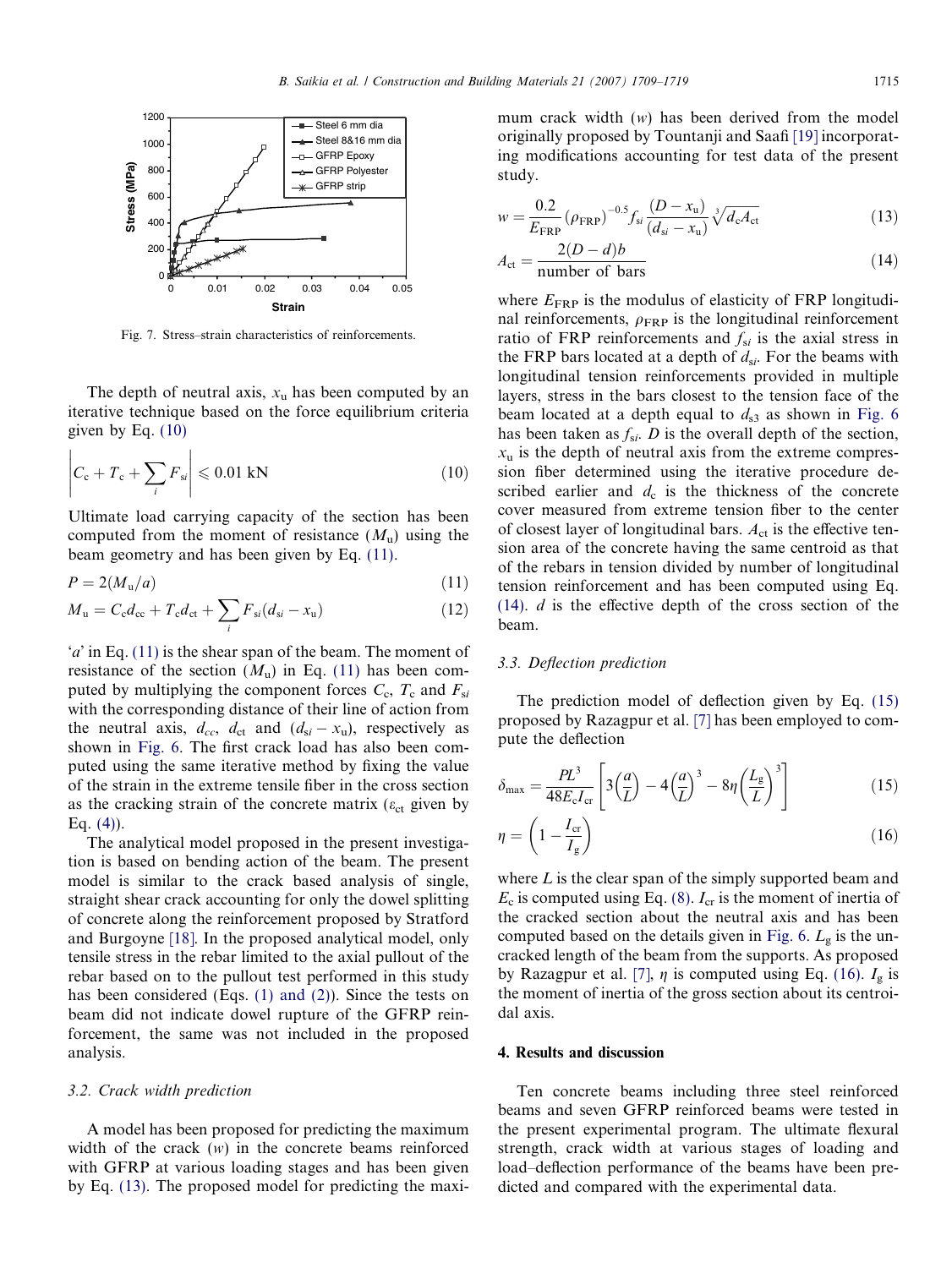# 4.1. Behavior of the test beams

In the initial stages of loading, for all the beams, cracks first appeared in the constant moment zone. As the load increased, additional cracks developed in the mid span and new vertical cracks formed in the shear span. With further increase in load in steel reinforced beams (FS1SOC, FS2SOC and FS2GFC), one of the flexural crack in the constant moment zone extended deep into the compression zone, reducing the area of concrete in compression leading to crushing of concrete. Hence, crushing of concrete was observed in beams reinforced with steel rebar at the ultimate stage of loading. The cracks developed in the test beams at the ultimate stage are given in Fig. 8. In the case of GFRP reinforced concrete beams, one of the vertical cracks in the shear span became critical and extended towards the loading point at the ultimate stage. These beams failed at a load lower than the design load and the failure was observed to be mainly due to the slip of the rebar from the surrounding concrete. The slipping of rebar in GFRP reinforced beams was indicated by splitting of concrete at the level parallel to the reinforcements shown in Fig. 8.

The load at first crack and at ultimate stage of loading is presented in [Table 4.](#page-8-0) All the beams reinforced with the steel rebar failed in flexure approximately at an ultimate load close to the design load. The addition of polypropylene fibers at a maximum dosage (0.1% by weight of the cement) as recommended by the manufacturer was found to reduce the compressive strength of the concrete as could be seen in [Table 1.](#page-3-0) The strength of polymer modified fiber reinforced concrete in Phase I (65 MPa concrete beam series) was found to be about 65% of the strength of corresponding ordinary concrete ([Table 1\)](#page-3-0). The cracking strength of the beams was observed to be varying with the compressive strength of the concrete. As the mechanism of failure in GFRP reinforced concrete beams was due to the slip of rebar, the ultimate strength was not much affected by the variation of concrete strength. In addition, debonding of the secondary surface deformations from the GFRP rebar surface was observed at ultimate stages of the loading. Accounting for this bond failure within the rebar, GFRP polyester binder based rebar having a tensile strength of 50% of the epoxy binder based GFRP rebar was used in the second phase. This prevented bond failure from controlling the design, as additional numbers of polyester binder based rebar were introduced to achieve the design moment capacity.

[Figs. 9 and 10](#page-8-0) show the crack width in the test beams at various loading stages. As seen in these figures, crack widths are higher in beams with GFRP rebars as compared to similar beams with steel rebars. This may be attributed to the significantly reduced stiffness of the GFRP reinforcement (same order as that of the concrete matrix).

[Figs. 11 and 12](#page-8-0) present the load deflection characteristics of the test beams of the present study. The load deflection plot indicated that for all the test beams the stiffness of the member at the initial stages of loading prior to the cracking is governed by the gross section properties of the member. The post cracking stiffness of all the beams were affected by the stiffness of the longitudinal reinforcements. As the steel rebar has greater stiffness and less slip with respect to the surrounding concrete matrix, steel reinforced beams showed a greater post cracking stiffness when



Fig. 8. Crack pattern in test beams at ultimate stage.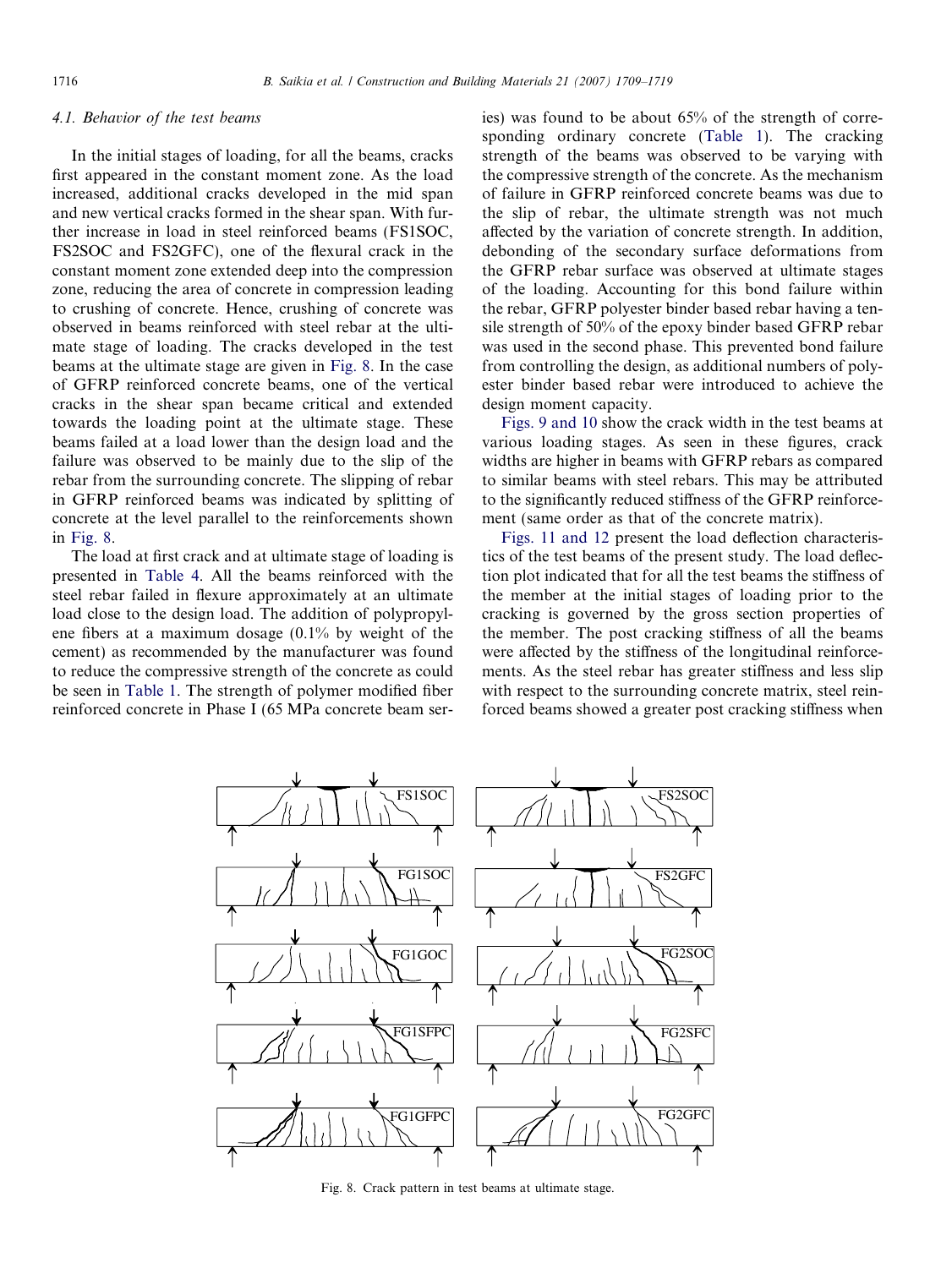<span id="page-8-0"></span>Table 4 Comparison of predicted load and experimental load of test beams

| Sl. no.            | Beam designation | Load at first crack |                          |                                   | Load at ultimate            |                   |                                  |
|--------------------|------------------|---------------------|--------------------------|-----------------------------------|-----------------------------|-------------------|----------------------------------|
|                    |                  | $P_{\rm cro}$ (kN)  | $P_{\rm crp}$ (kN)       | $\frac{P_{\rm crp}}{P_{\rm cro}}$ | $P_{\text{uo}}\text{ (kN)}$ | $P_{\rm up}$ (kN) | $\frac{P_{\rm up}}{P_{\rm{uo}}}$ |
|                    | <b>FS1SOC</b>    | 72.85               | $\overline{\phantom{a}}$ |                                   | 299.20                      |                   |                                  |
| $\overline{2}$     | FG1SOC           | 74.05               | 70.93                    | 0.96                              | 174.24                      | 155.87            | 0.89                             |
| 3                  | FG1GOC           | 71.75               | 68.59                    | 0.96                              | 168.96                      | 155.62            | 0.92                             |
| $\overline{4}$     | FG1SFPC          | 59.55               | 56.28                    | 0.94                              | 163.08                      | 153.89            | 0.94                             |
| 5                  | FG1GFPC          | 55.46               | 52.17                    | 0.94                              | 161.92                      | 153.02            | 0.95                             |
| 6                  | <b>FS2SOC</b>    | 56.86               | $\hspace{0.05cm}$        |                                   | 234.53                      |                   |                                  |
| 7                  | FS2GFC           | 51.92               |                          |                                   | 221.10                      |                   |                                  |
| 8                  | FG2SOC           | 58.03               | 55.43                    | 0.96                              | 194.57                      | 195.00            | 1.00                             |
| 9                  | FG2SFC           | 56.35               | 52.77                    | 0.94                              | 187.33                      | 194.00            | 1.04                             |
| 10                 | FG2GFC           | 54.41               | 52.77                    | 0.97                              | 185.50                      | 194.00            | 1.05                             |
| Average            |                  |                     |                          | 0.95                              |                             |                   | 0.97                             |
| Standard deviation |                  |                     |                          | 0.01                              |                             |                   | 0.06                             |

 $P_{\rm cro}$  = Observed cracking load (experimental).

 $P_{\rm crp}$  = Predicted cracking load (in [Fig. 6](#page-5-0)  $x_{\rm ct} = D$ ).

 $P_{\text{uo}}$  = Observed ultimate load (experimental).

 $P_{\text{up}}$  = Predicted ultimate load (in [Fig. 6](#page-5-0)  $\varepsilon_{s3} = \varepsilon_{\text{b-slin}}$ ).



Fig. 9. Crack width in test beams of Phase I (65 MPa concrete beam series).



Fig. 10. Crack width in test beams of Phase II (35 MPa concrete beam series).

compared to the GFRP reinforced beams. The strain in the rebar at ultimate stage was found to be 0.004480, 0.004386 and 0.004495 for FS1SOC, FS2SOC and FS2GFC, respectively, indicating that yielding of longitudinal steel reinforcement ( $\varepsilon_{sy} = 0.00429$ ) commenced very close to the ultimate stage. However, the LVDT instrumentations were removed before reaching to the expected ultimate stage loading, hence the post yielding plateau of the load deflection curve could not be captured in the steel reinforced test



Fig. 11. Mid-span deflection of test beams in Phase I (65 MPa concrete beam series).



Fig. 12. Mid-span deflection of test beams in Phase II (35 MPa concrete beam series).

beams. However, due to the slipping of rebar from the concrete matrix, the GFRP reinforced beams show relatively less stiffness in the post cracking stage when compared to the steel reinforced beams. The effect of addition of polypropylene fibers on the post cracking behavior was observed to be marginal. On comparing the load deflection curves of FG1SOC with FG1GOC and FG2SOC and FG2GFC, it can be concluded that the GFRP stirrup reinforcements produced equal contribution in terms of force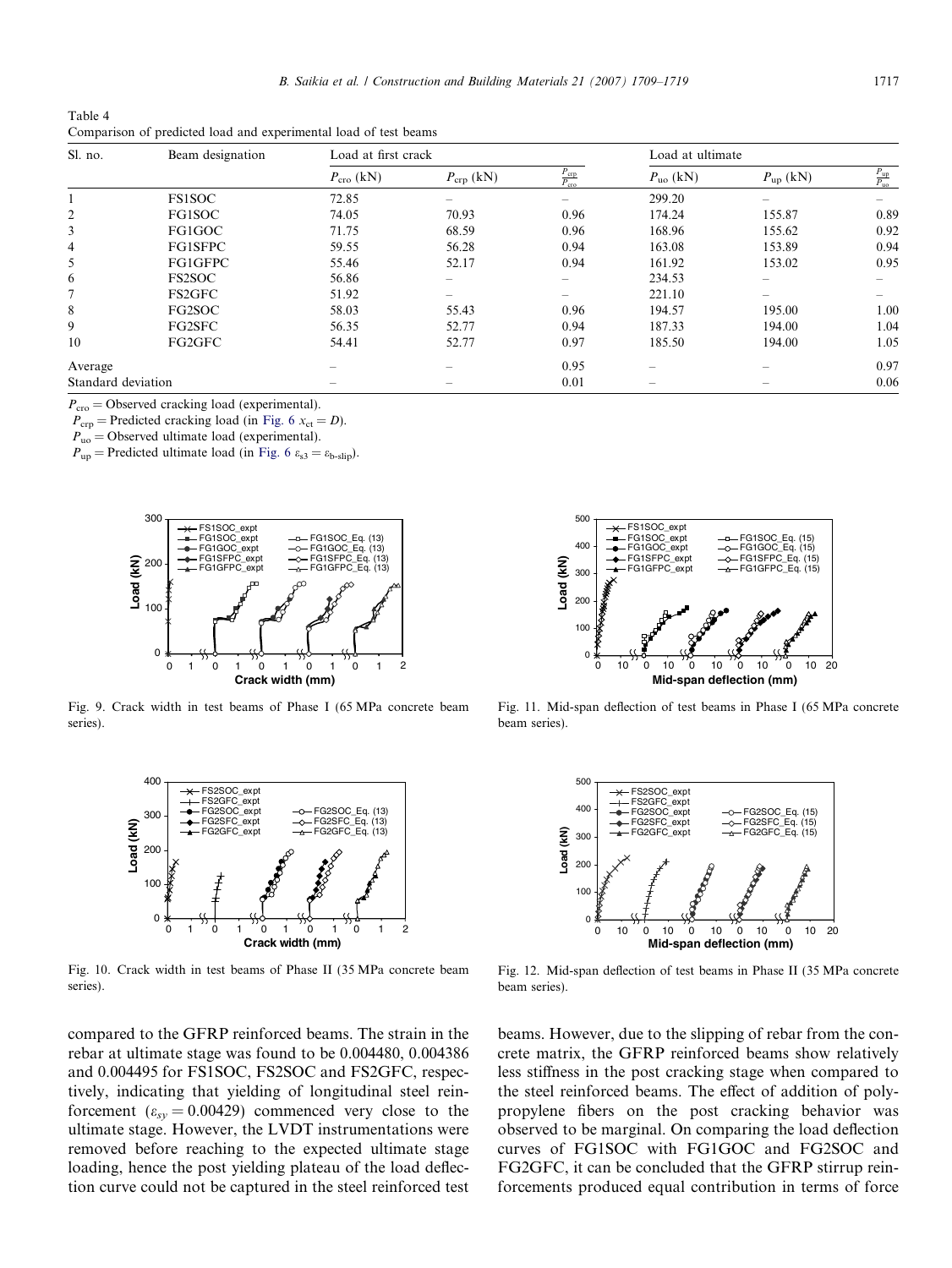<span id="page-9-0"></span>sustained when compared to that of the steel stirrups in the post cracking stages of the GFRP reinforced beams. However, as GFRP stirrup material has substantially low stiffness when compared to the steel, the crack width in the shear span in the beams with GFRP stirrups was observed to be more when compared to that in the corresponding beams with steel stirrups. GFRP stirrup reinforcements produced equal contribution in terms of the force sustained as that of the steel stirrups in the post cracking stages in the GFRP reinforced beams. However, these stirrups are relatively less stiff and hence caused wider cracks in the shear span resulting in an early failure.

In the case of concrete beams reinforced with polyester based GFRP rebars (FG2SOC, FG2SFC and FG2GFC), the axial force developed in the bar at the failure of the beam due to the bond-slip mechanism was nearly 90% of the tensile strength. Hence, additional stirrups could possibly have lead to rupture of the polyester matrix based GFRP rebars. In the case of concrete beams reinforced with epoxy binder based GFRP rebar (FG1SOC, FG1GOC, FG1SFPC and FG1GFPC), the axial tensile forces mobilized in the bar at the failure of the beam was only 50% of its tensile strength. Thus, additional stirrups may not alter the observed failure mode in concrete beams reinforced with epoxy binder based GFRP rebar.

#### 4.2. Comparison of analytical models

The load at ultimate stage of GFRP reinforced beams was predicted using the proposed model accounting for the slip between the rebar and concrete matrix at ultimate stage. The contribution of dowel action of the longitudinal rebar against the rotation of concrete block near to the support has been assumed to be negligible in the proposed model. The main force preventing the crack rotation is the force sustained by the longitudinal rebars. The slip along these bars leads to the failure of the beam. The load at first crack and the load at ultimate stage predicted using the proposed model has been compared with the experimental data in [Table 4.](#page-8-0) The average value of the ratio of the predicted first crack load to the experimentally observed first crack load across all the GFRP reinforced beams was found to be 0.95 with a standard deviation of 1%. Similarly, the average value of the ratio of the predicted ultimate load to the actual ultimate load (observed in experiment) across all the GFRP reinforced beams was found to be 0.97 with a standard deviation of 0.06. This indicates that the present model can predict the load in GFRP reinforced beams at various stages of loading quite accurately.

[Figs. 9 and 10](#page-8-0) compares the predicted crack width of GFRP reinforced beams with the experimental data. It may be noted that the width of the crack in GFRP reinforced beams at various stages of loading has been reasonably predicted using the proposed model given by Eq. [\(13\)](#page-6-0).

[Figs. 11 and 12](#page-8-0) compares the predicted load deflection characteristics of the GFRP reinforced beams with the

experimental data. The comparison indicates that the proposed model given by Eq. [\(15\)](#page-6-0) estimates the deflection of the GFRP reinforced beams at various stages reasonably well.

# 5. Conclusion

Based on the experiment and analytical investigation of GFRP reinforced beams, the following conclusions were derived:

- 1. Failure of the GFRP reinforced concrete beams was mainly due to its reduced post cracking stiffness and the slip between rebar and the concrete matrix.
- 2. Addition of polypropylene fibers had marginal effect on the post cracking behavior of the GFRP reinforced beams.
- 3. The proposed model accounting for the slip of the longitudinal reinforcements for predicting the strength of the GFRP reinforced beam predicted the load at different stages of loading quite accurately.
- 4. The crack width predicted using the proposed model for GFRP rebar reinforced beams given by Eq. (12) shows close agreement with the experimental data.
- 5. The load deflection response of the various GFRP reinforced beams have been predicted using Eq. [\(15\)](#page-6-0) and seems to closely predict the corresponding experimentally observed response.

#### Acknowledgements

The authors wish to acknowledge the financial support received from the Department of Science and Technology, Government of India, New Delhi for carrying out this project (Grant No. II.3(3)/99-ET/9-11-2000).

# References

- [1] Nawy EG, Neuwerth GE. Fiberglass reinforced concrete slabs and beams. J Struct Div, ASCE 1977;103(ST2):421–40.
- [2] Theriault M, Benmokrane B. Effect of FRP reinforcement ratio and concrete strength on flexural behavior of concrete beams. J Compos Constr, ASCE 1988;2(1):7–16.
- [3] Saadatmanesh H, Ehsani MR. Fiber composite bars for reinforced construction. J Compos Mat 1991;25(2):188–203.
- [4] Shapria A, Bank LC. Constructability and economics of FRP reinforced cages for concrete beams. J Compos Constr, ASCE 1997;1(3):82–9.
- [5] Nanni A. Flexural behavior and design of RC members using FRP reinforcement. J Struct Engg, ASCE 1993;119(11):3344–55.
- [6] Yost JR, Gross SP, Dinehart DW. Shear strength of normal strength concrete beams reinforced with deformed GFRP bars. J Compos Constr, ASCE 2001;5(4):268–75.
- [7] Razaqpur AG, Svecova D, Cheung MS. Rational method for calculating deflection of fiber reinforced polymer reinforced beams. ACI Struct J 2000;97(1):175–84.
- [8] Kumar LK, Ramaswamy A, Rao KSN. Behavior of reinforced SFRC beams in flexure and shear. In: Proceedings of the national conference on advances in civil engineering, Kharapur, India, 2002. p. 1151–7.